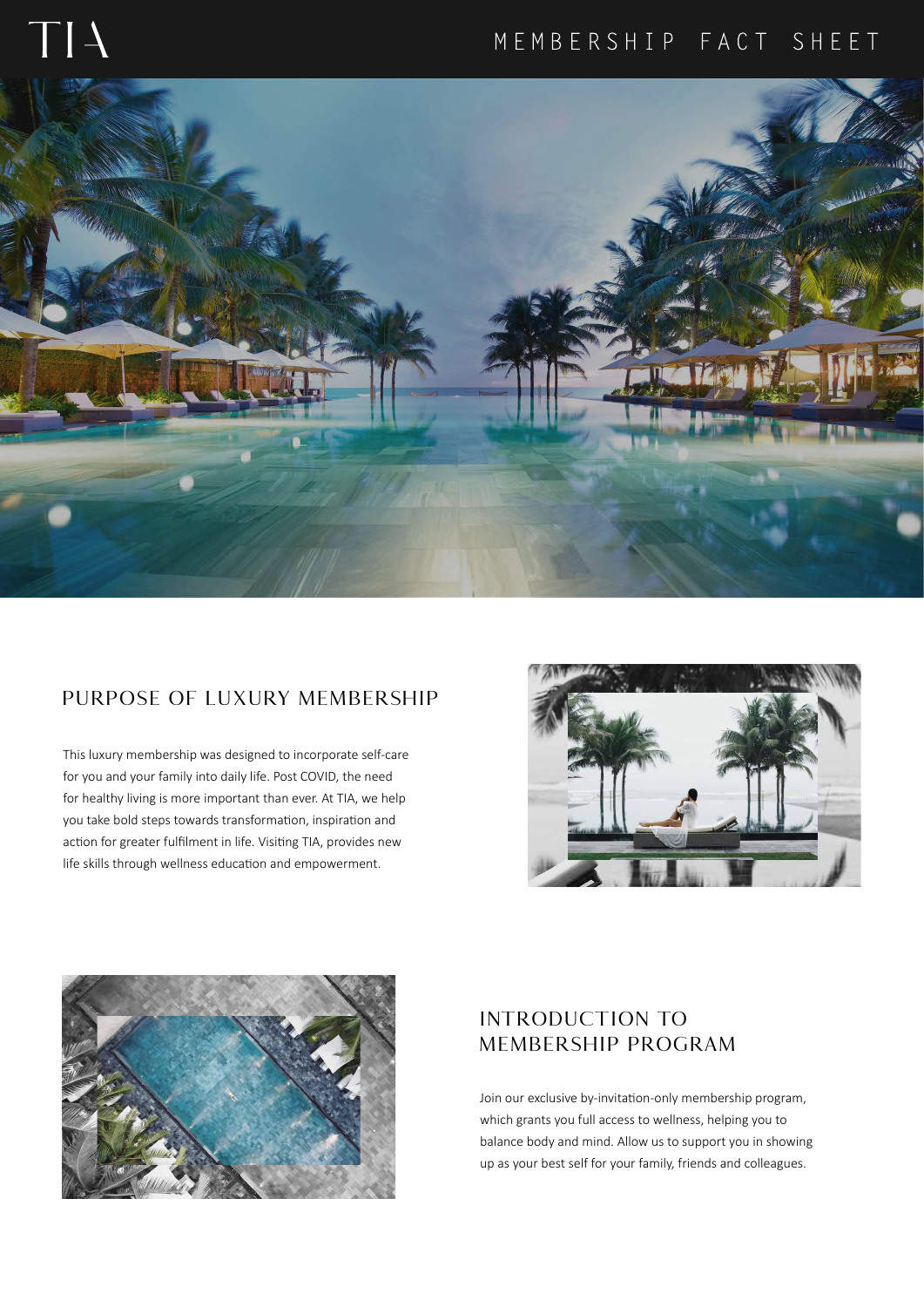# $\mathbf{L}$

# MEMBERSHIP FACT SHEET



### **MEMBERSHIP INCLUSIONS ADDITIONAL BENEFITS**

- TIA Bot app access
- 365 days of pool & beach access
- 365 days of steam, sauna & fitness access  $\bullet$
- 40 x spa treatments per year  $\bullet$
- Free access to Wellness Activity Program  $\bullet$ including breathwork, creative workshop, yoga and tai chi classes
- 10 Nights in Private Pool Villa



- 1 night complimentary in Beach Villa, value VND 35,000,000
- 30% discount on food & beverage
- 30% discount on best available rates for family and friends
- 30% discount on Wellness Retreats & Wellness Events packages
- 30% discount on private sessions with wellness masters and visiting practitioners

# **WHY JOIN?**

### **WELLNESS**

More than just a relaxing beach break or a weekend at home, we make your wellness as a priority. We support you to implement healthy living and bring balance into your life, so you are able to give back to family and the wider community.

# **COMMUNITY**

Meet wellness masters, visiting practitioners, creative and network with other like-minded guests who are interested in elevated wellness. Build new friendships and learn something new!

# **EXCLUSIVITY**

Limited memberships available for exclusive, luxury access to wellness that is not available to guests who are not staying at the resort. You will be assigned a personal host to support you with your unique needs and make arrangements based on this to ensure you get the most of your wellness visits while experiencing relaxation.